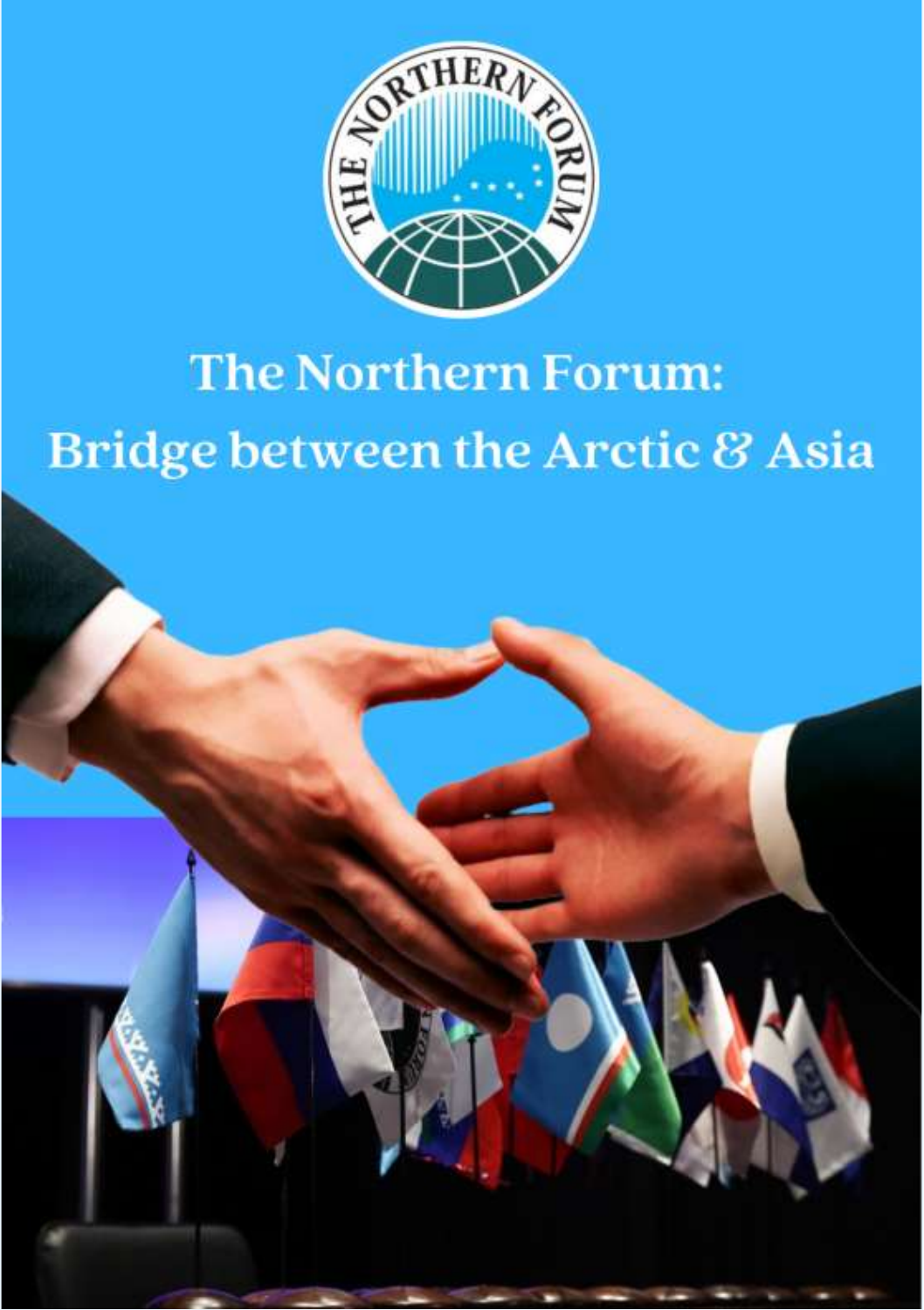

#### **WALTER HICKEL**

Governor of Alaska (1990-1994),

Founder of the Northern Forum

*"Look at Alaska from the top down, and you'll see who our market is and who our partners are"*

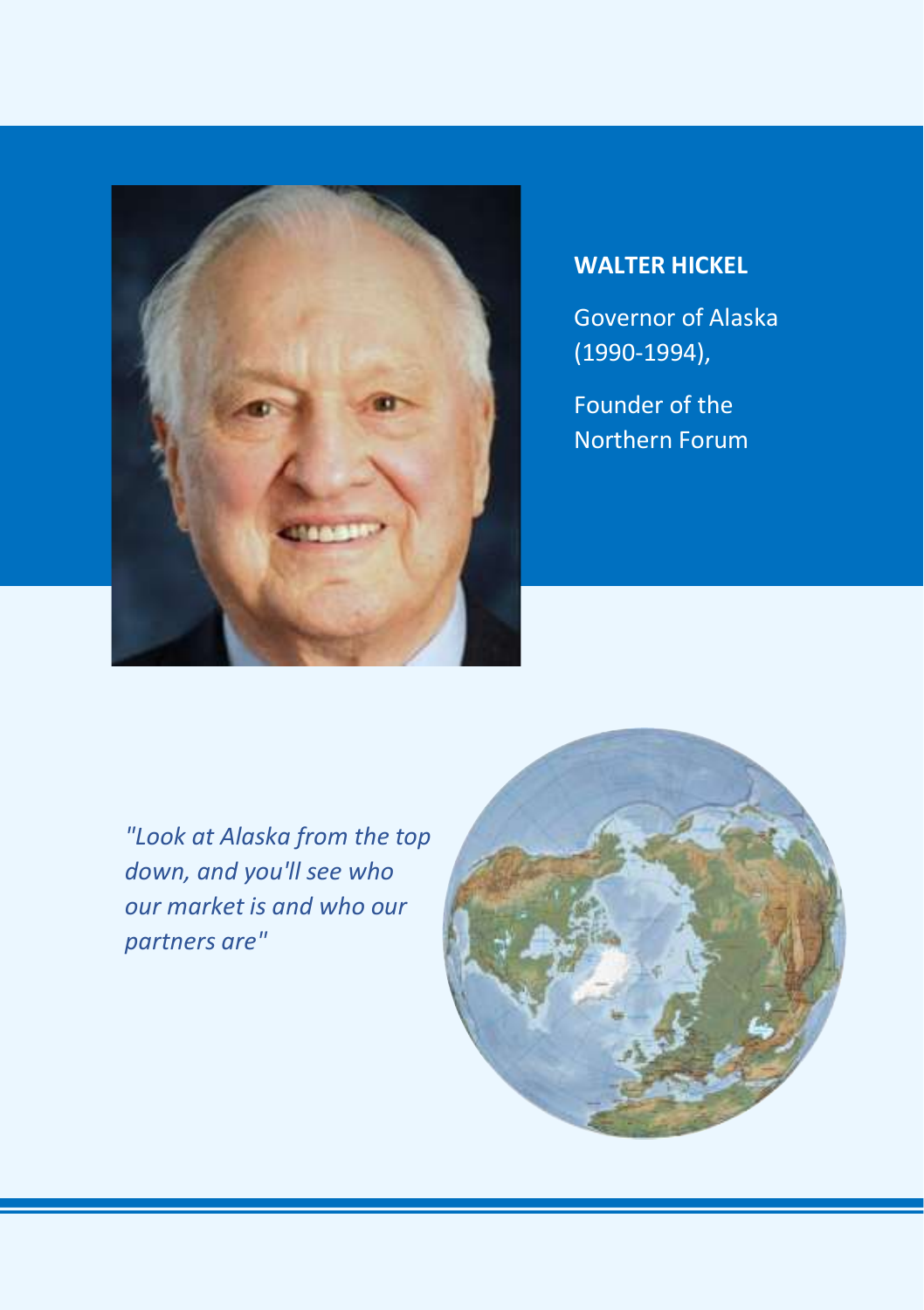#### **The Northern Forum was created in 1991**

#### **At present:** 12 member regions from Russia, Finland, Iceland, USA, Republic of Korea



Chairing region:

**LAPLAND PROVINCE, FINLAND** April 2021 – April 2023

**The Northern Forum is an Observer of the Arctic Council, UN Framework of the Climate Change Convention and is accredited in UNEP.**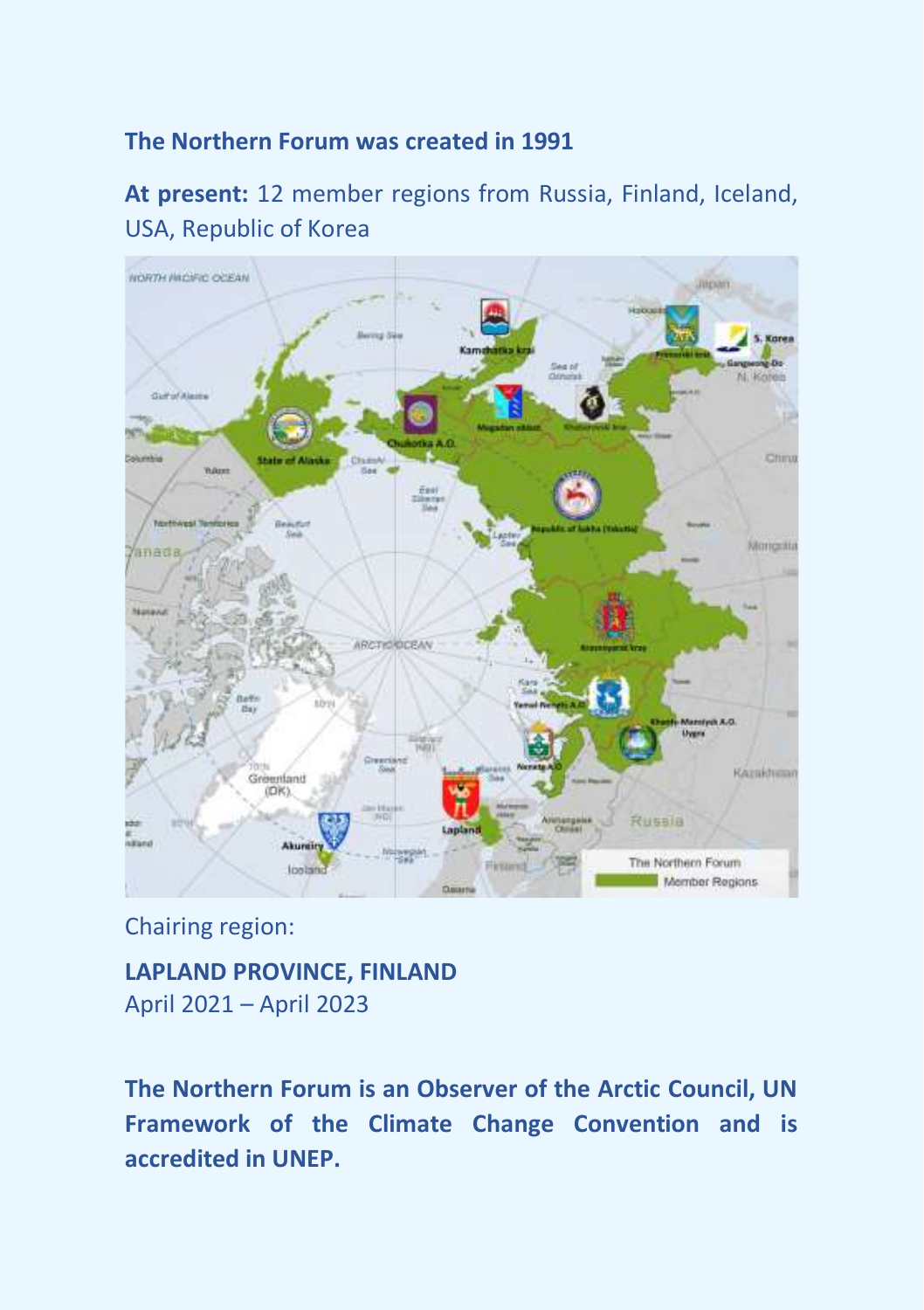

#### *MISSION*

*To improve the quality of life and support the regional sustainable development*

#### *GOALS*

- *providing tools and opportunities for regional leaders in solving common problems*
- *implementing joint socio-economic initiatives at the regional level*
- *organizing international forums and implementing projects*

#### *PRINCIPLES*

- *The principle of public ("grassroots") diplomacy.*
- *The principle of independence and equality.*
- *The principle of non-discrimination.*
- *The principle of reliance on neighborhood effects and diversity effects.*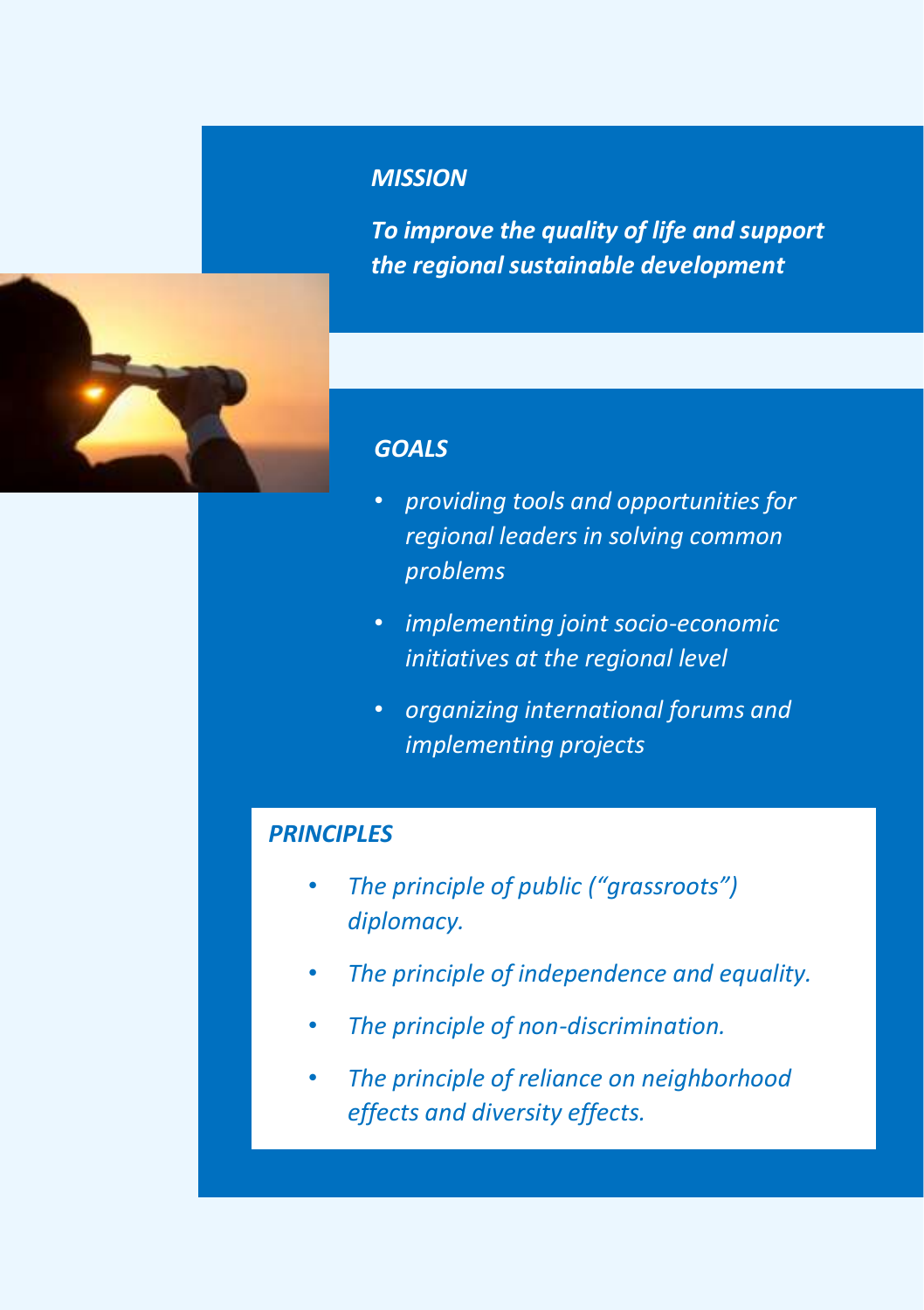





**Mika Riipi** 

**Yuri Bezdudny** 

**Chair** 

**Vice-Chair** 

County Governor, Lapland Province, **FINLAND** 

Governor, Nenets **Autonomous** Okrug, RUSSIA

**Vice-Chair** 

Ásthildur

**Sturludóttir** 

Mayor of Akureyri, **ICELAND** 

## **Northern Forum's Structure**

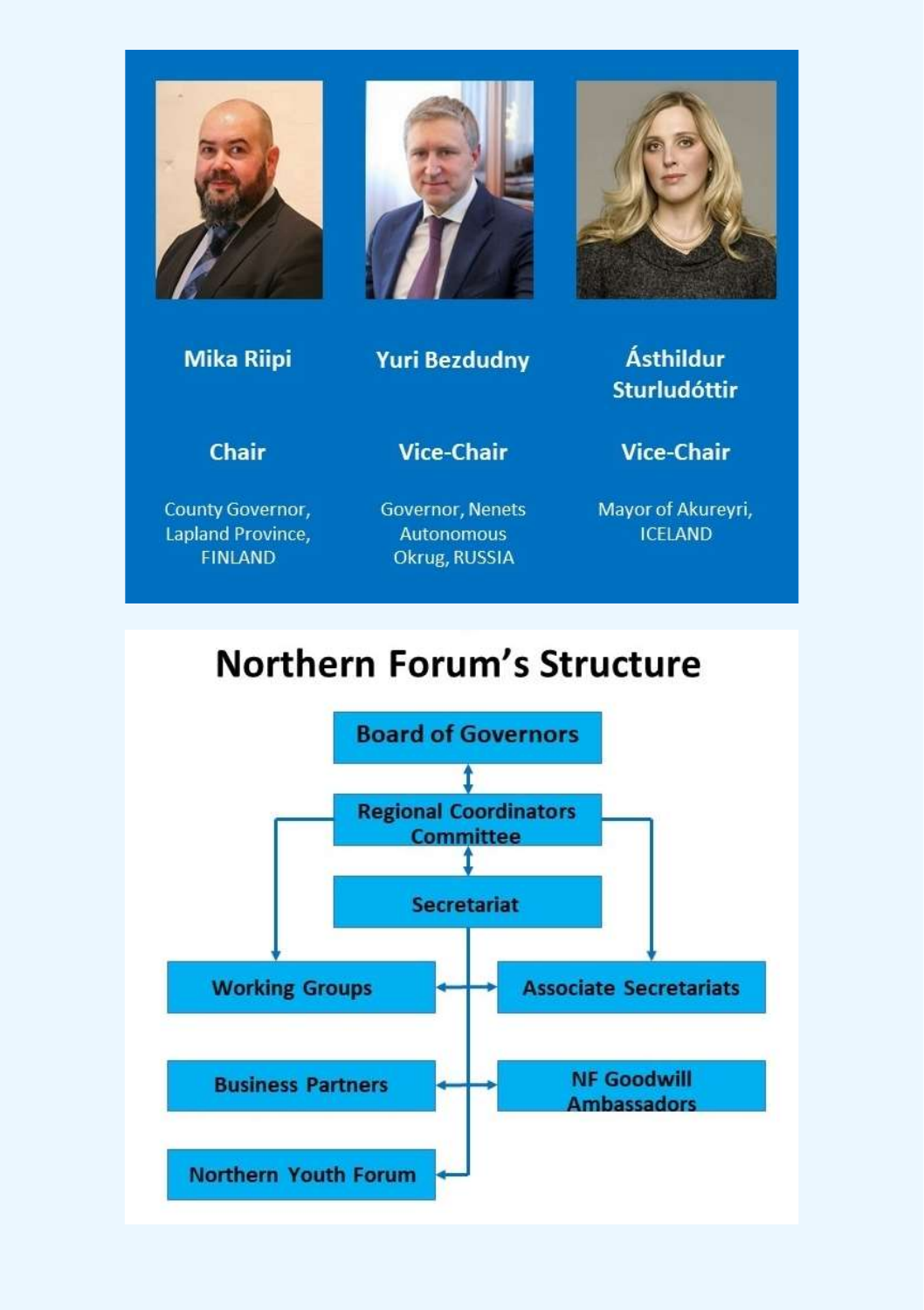

The Board of Governors is the highest policy-making body of the Northern Forum. The Chairman of the Board is elected during the General Assembly for a two-year term, but can be re-elected and serve for a period of four years.

Summits of the Governors are held to determine the priority areas of cooperation.

The Board of Governors leads the Regional Coordinators Committee and the Northern Forum Secretariat.

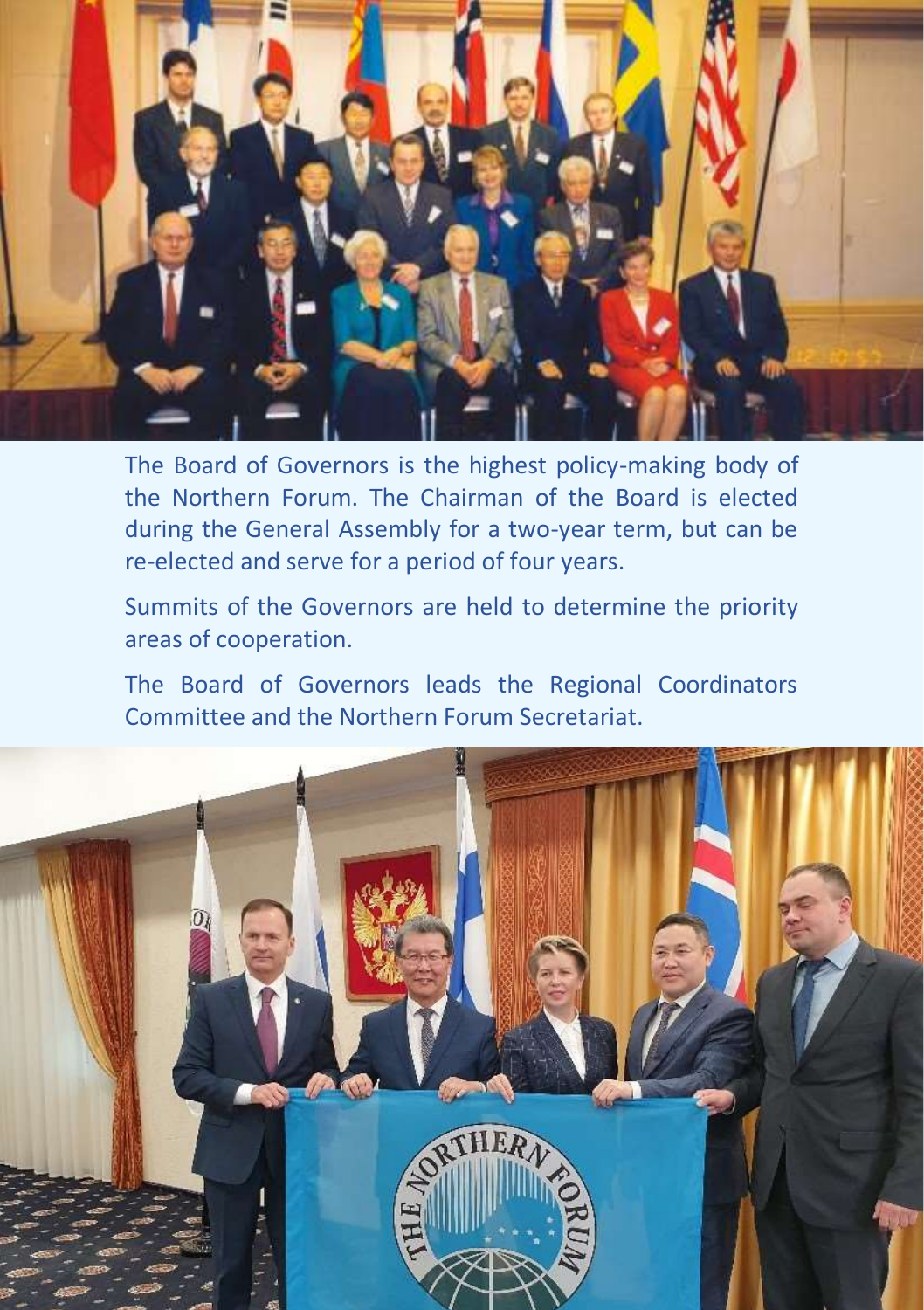## **Northern Forum Offices Network**



**Ian Laing**

*Director,* Institute of the North, Anchorage, USA

#### Northern Forum Secretariat in Yakutsk, Russia







**Daryana Maksimova Ponomareva** *Deputy Director* **Alexandra**  *Project Manager*



**Khristina Filippova** *Project Manager*





**Halldor Johannsson**

*Director,* Arctic Portal, *Director*, Northern Forum Foundation, Akureyri, Iceland

**Arja Haikara**



Advisor on the Arctic Issues, Office of County Governor of Lapland, Rovaniemi, Finland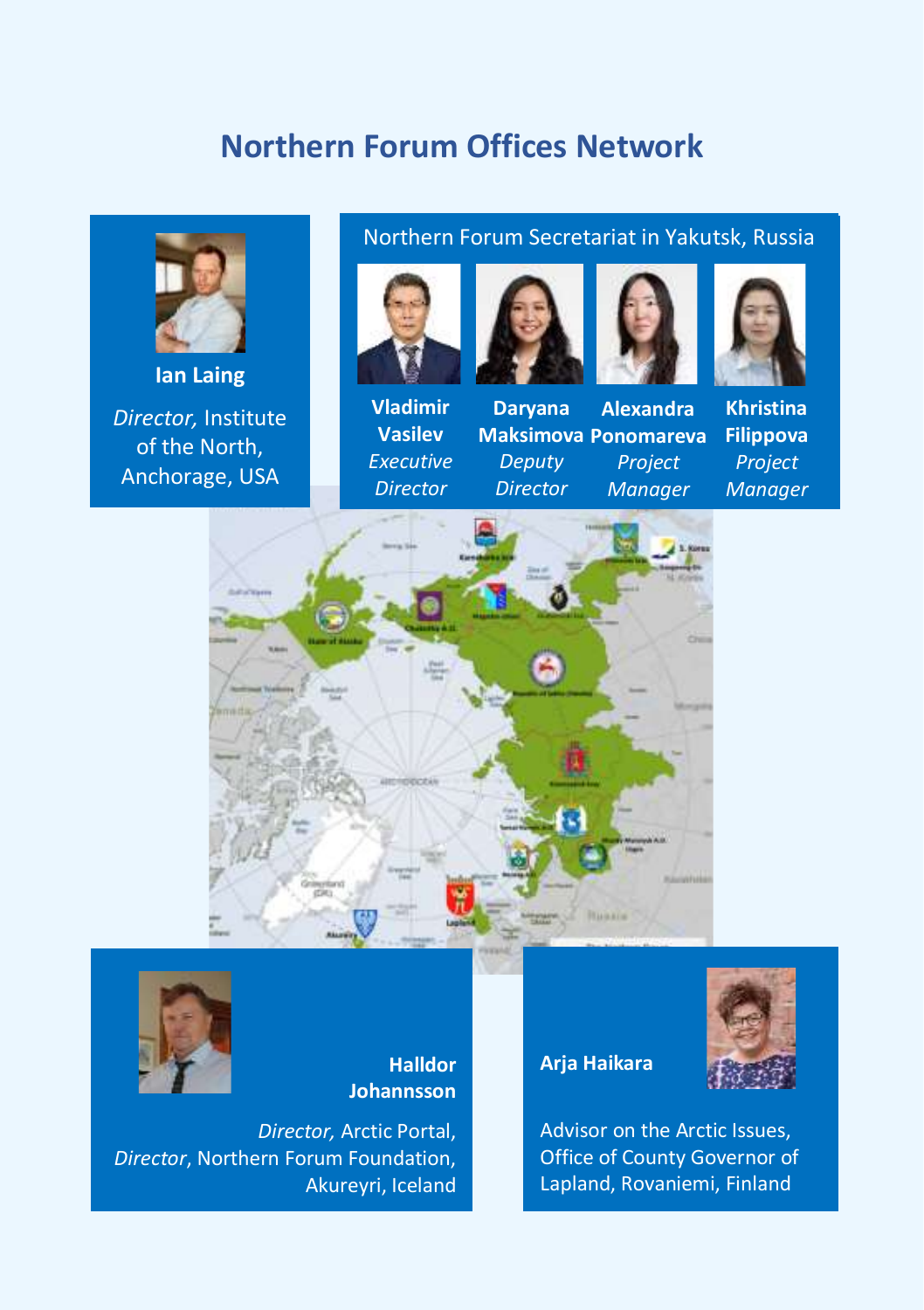## **Membership**

#### *Membership Category I: Regional Authorities*



The candidate for Regional Membership must be **a governmental entity** from a

| ANNUAL MEMBERSHIP DUE                   |
|-----------------------------------------|
| Population is more than 500,000         |
| \$25,000                                |
| Population is between 400,000 - 500,000 |
| \$ 21,000                               |
| Population is between 300,000 - 400,000 |
| \$ 17,000                               |
| Population is between 200,000 - 300,000 |
| \$13,000                                |
| Population is between 100,000 - 200,000 |
| 59.000                                  |
| Population is less than 100,000         |
| \$5,000                                 |

region meeting basic characteristics of a northern region or a region interested in involvement in international cooperation in the Arctic and the North.

#### *Membership Category II: Business Partners*

Business Partner Membership status may be granted to business and corporate institutions, non-profit organizations and NGOs, which demonstrate interest in issues relevant to the Northern Forum and



commitment to work in partnership with the Northern Forum.

*Membership Category III: Associate Regional Members*

*Under consideration*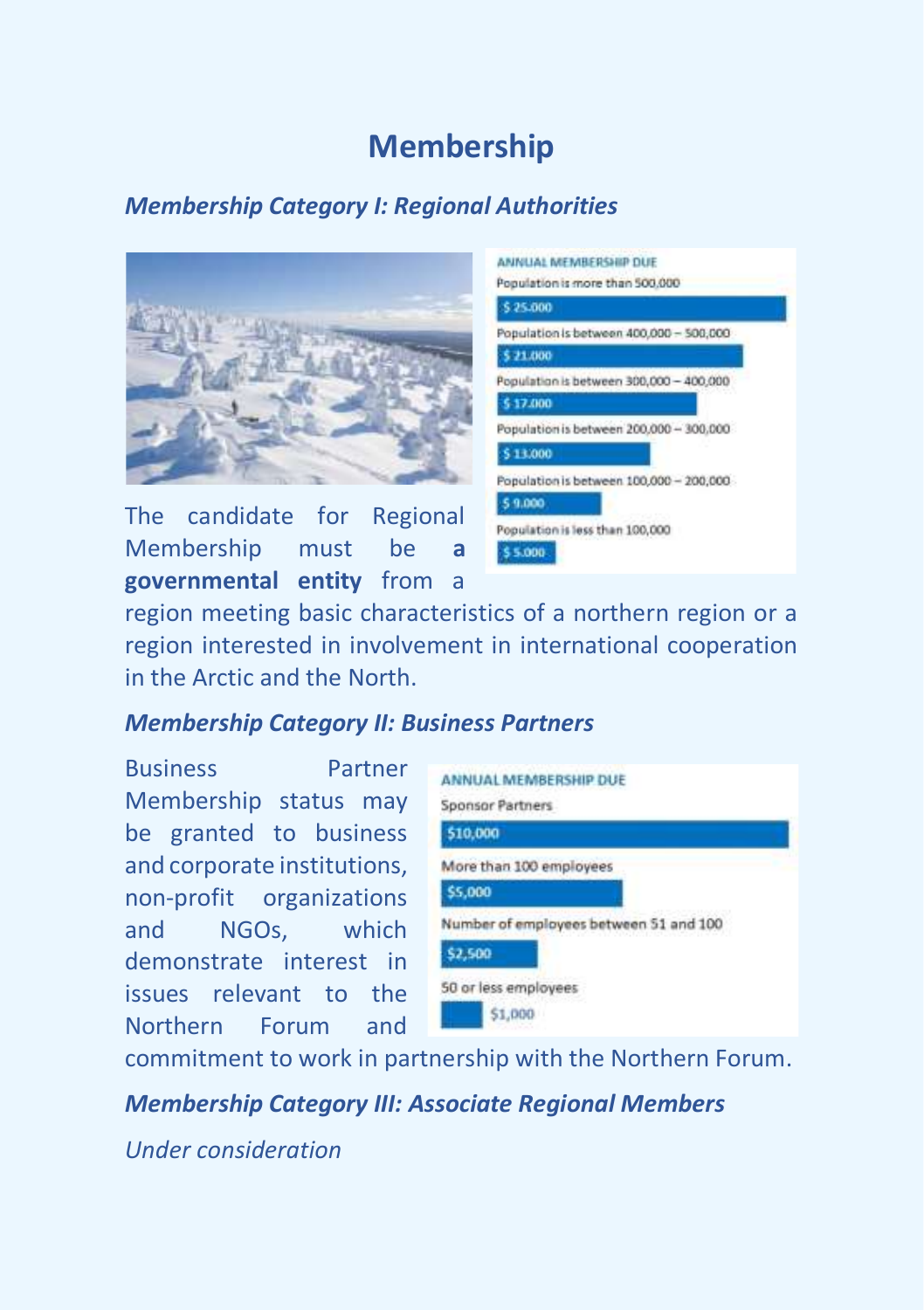*Walter Hickel, The Northern Forum' Founder*

## *Why becoming the NF Member?*

*"Because, the nearly 90% of the earth's surface is commonly owned. How do we use and care for the commons for the benefit of all?*

*Countries and regions with similar problems and conditions work most effectively together…"*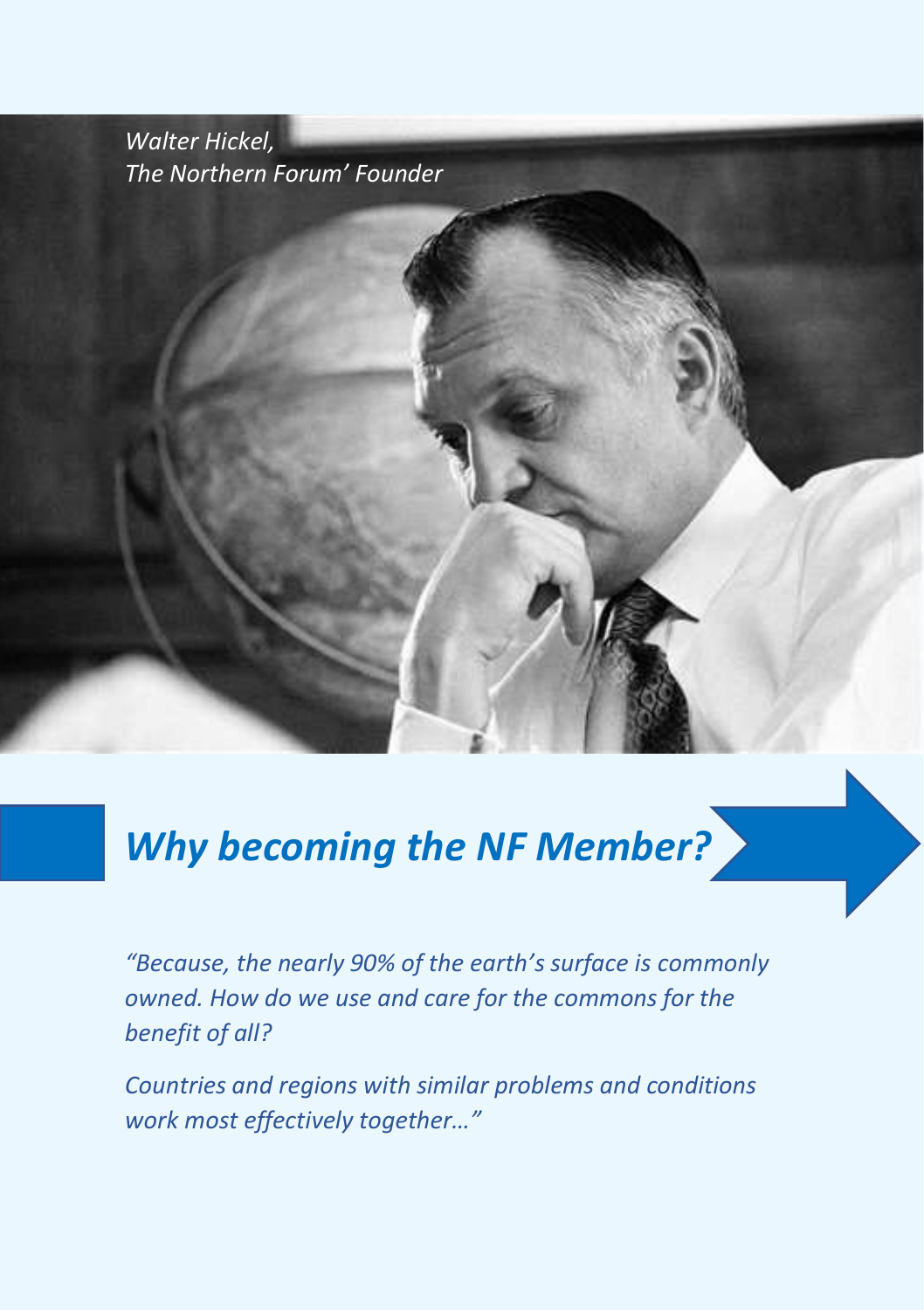#### **1. YOU DON'T WASTE TIME ESTABLISHING DIRECT COMMUNICATION BETWEEN REGIONS**

- The informal, non-state nature of the organization's activities, encouraging grassroots and people-to-people initiatives.
- Simple, clear and effective management system of the Chair's Office, Secretariat and Regional Coordinators.
- Offline, hybrid, online formats of communication with using any platforms and technologies.



#### **2. NO NEED TO SIGN BILATERAL AND MULTILATERAL AGREEMENTS FOR COOPERATION**

It is this bureaucracy-free ease and quickness of decisionmaking process for which Walter Hickel always stood up.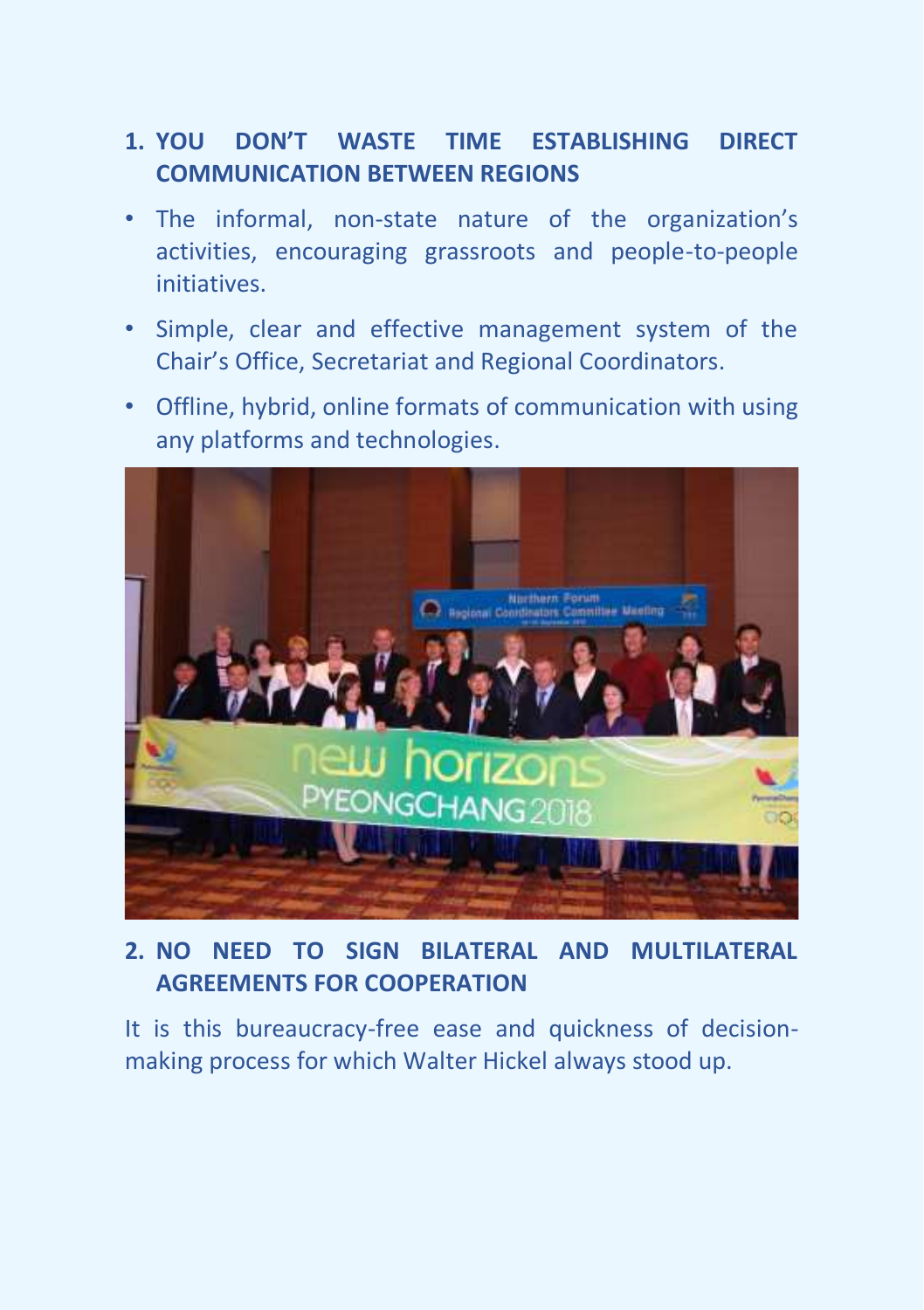

#### **3. POSSIBILITY OF INVOLVING IN THE GLOBAL ARCTIC COOPERATION**

The Northern Forum is an Observer Organization at the Arctic Council since 1998.

Member regions and business partners can be involved in the Arctic Council activities.

The Northern Forum is a co-organizer and operator of a number of events under the Russia's chairmanship.

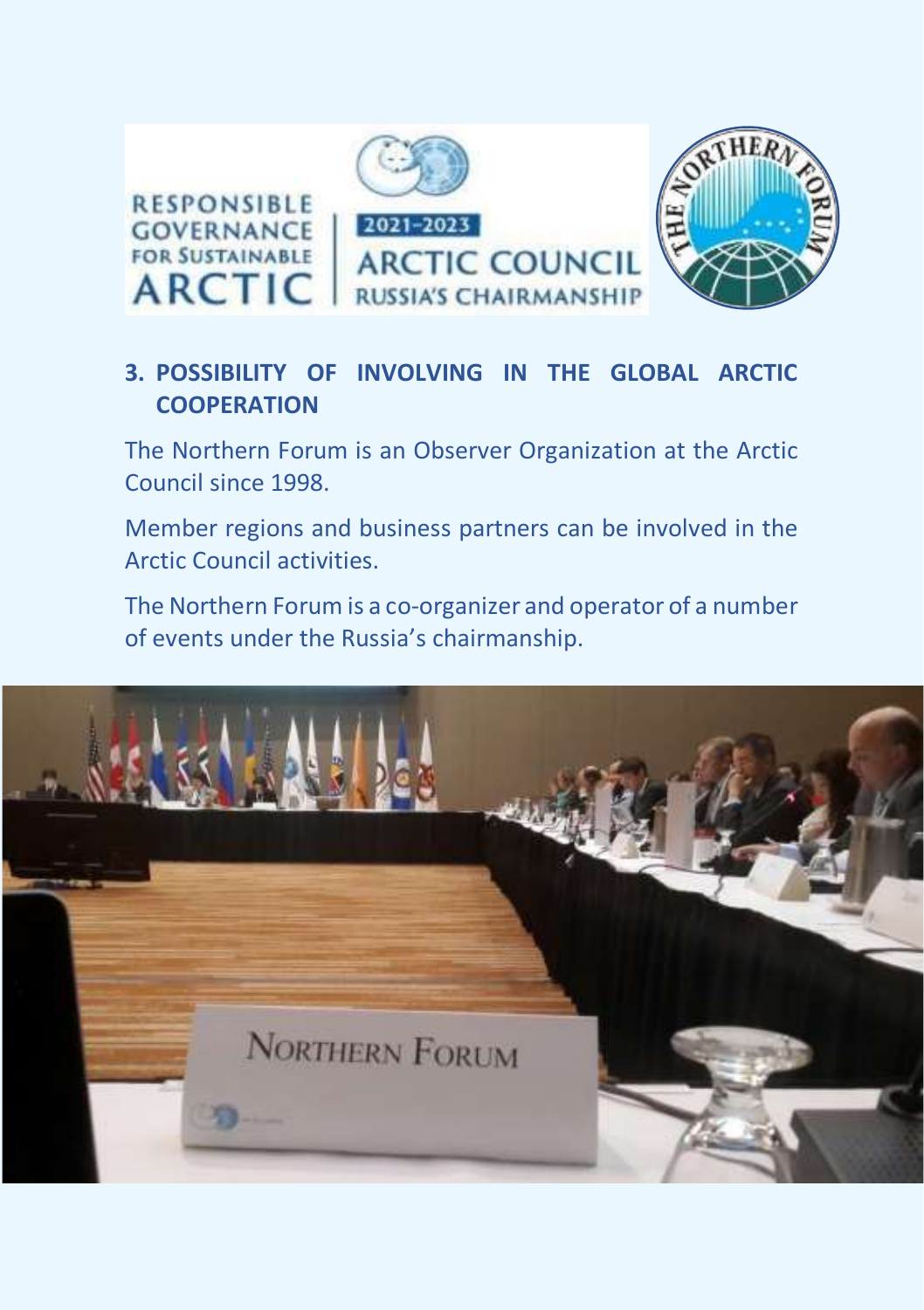

#### **4. POSSIBILITY TO ATTEND AND HOST SPECIAL EVENTS OF THE NORTHERN FORUM**

The main events of The Northern Forum are:

- Biennial **General Assembly**  Member region can host the event
- **Summit of Governors**  within the framework of the International Forum "The Arctic – Territory of Dialogue" or Eastern Economic Forum
- **Regional Coordinators Committee meeting**  Member region can host the event
- **Working Groups' meetings**  by the annual plans
- Annual **Arctic Business Forum**  Rovaniemi, Lapland, Finland
- Annual **The Northern Sustainable Development Forum**  Yakutsk, Sakha Republic (Yakutia), Russia

**The Northern Forum organizes presentations and special sessions at all key international Arctic events.**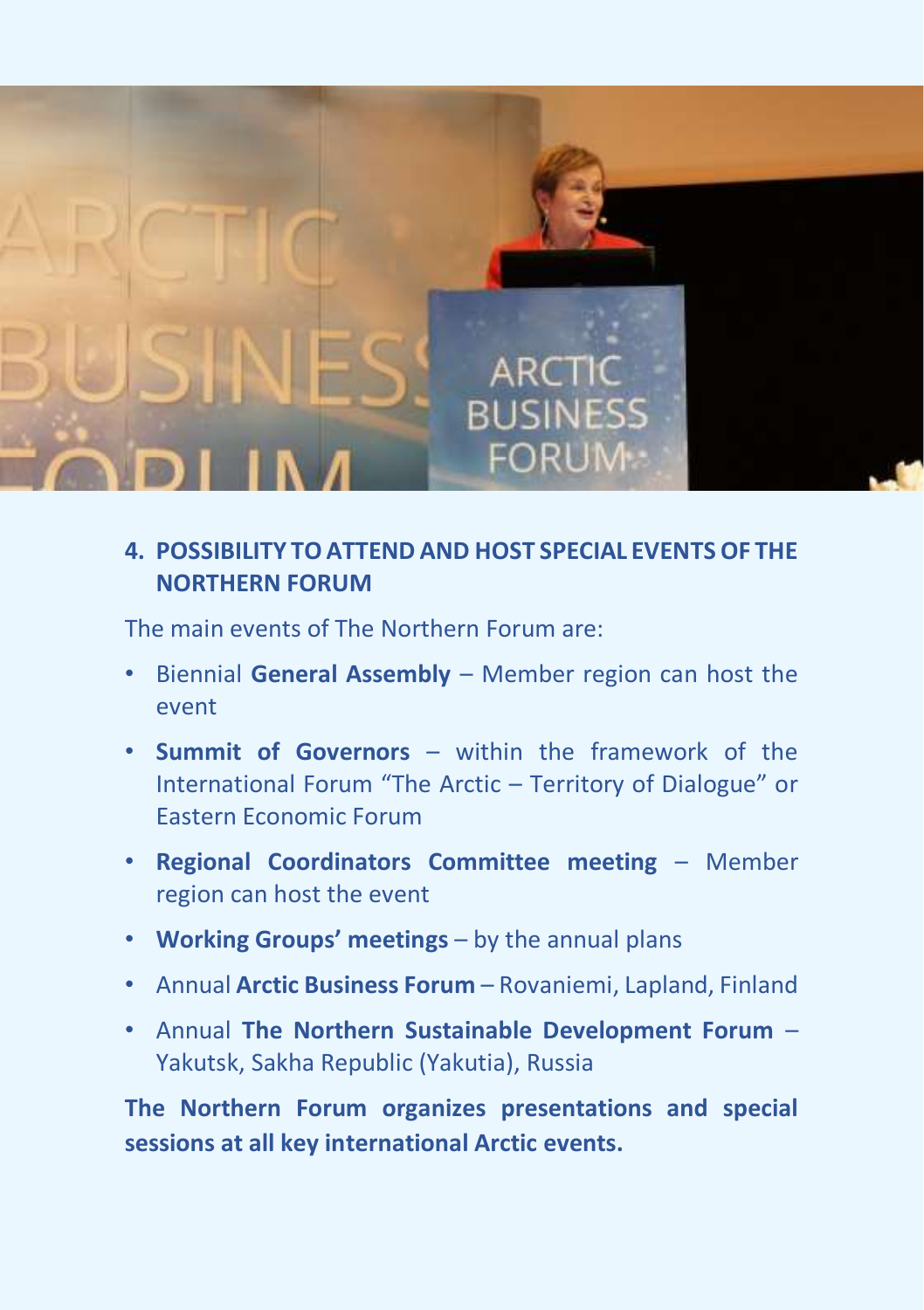

The main topic of NSDF – 2022 is **"The Energy of the Arctic: new challenges – new solutions & technologies".**

NSDF is an annual event of the Northern Forum always held on September 27-30 in Yakutsk, Sakha Republic (Yakutia), Russia.

The permanent sessions are:

- Human in the Arctic
- Global Partnership for the Sustainable Development
- Bilateral Country **Dialogues**
- Northern Youth Forum
- Northern Forum side events
- Exhibitions



Forum was initiated as the bridge between the Arctic and Asia.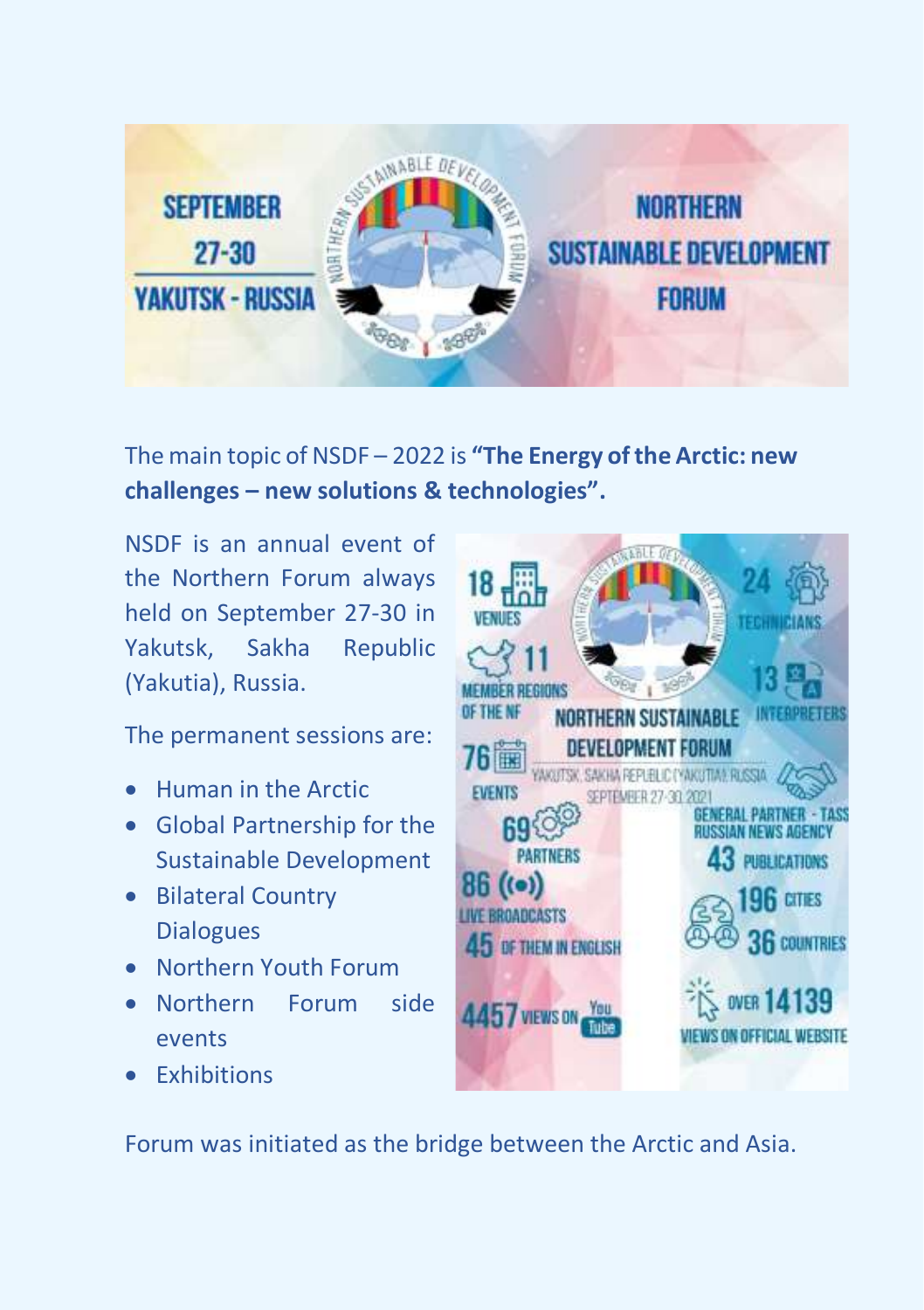#### **5. POSSIBILITY TO PROMOTE PROJECTS FOR JOINT IMPLEMENTATION**

The project activity is coordinated by the working groups in the major areas of the organization's activity.

Regular **Call for Projects** is organized.

Project proposals shall be submitted by the members of any level. The projects may also be offered by the Secretariat, Associate Secretariats and offices.

#### **The Northern Forum Working Groups:**

- Assessment of Quality of Life in the Arctic Regions
- Business Cooperation in the North
- Creative Industry
- Culture
- Development of Energy in the North
- Education and Research
- Environment and Conservation of Biodiversity
- Health in the North and Social Issues
- Housing in the Arctic
- Parliamentarian's Cooperation
- Regional Adaption to Climate Change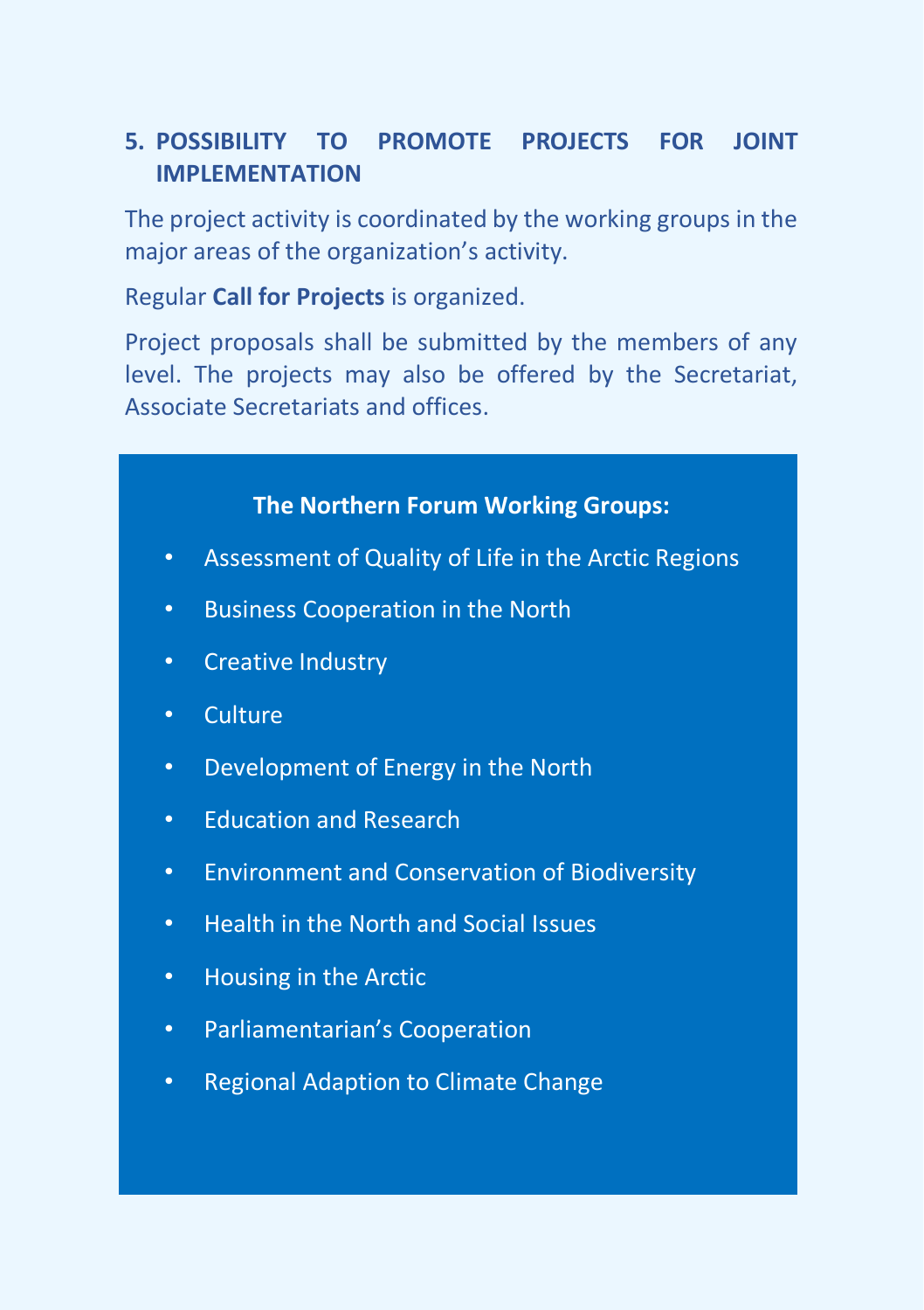**The Northern Forum supports several educational and research projects:**

- Children of the Arctic SDWG project
- School Partnership NF project
- Youth Eco-Forum NF project
- Arctic Passion EU project
- Arctic Resilience Project SDWG project
- Digitalization of Cultural and Language Heritage of the Arctic Native Peoples – SDWG project
- and others

The Northern Forum intends to be a co-founder of the University – Russian-Asian Research Centre initiated by Ammosov' North-Eastern Federal University.

The Northern Forum has prepared Special Report for the Arctic Council "Regional Contribution in the Arctic Biodiversity Conservation"

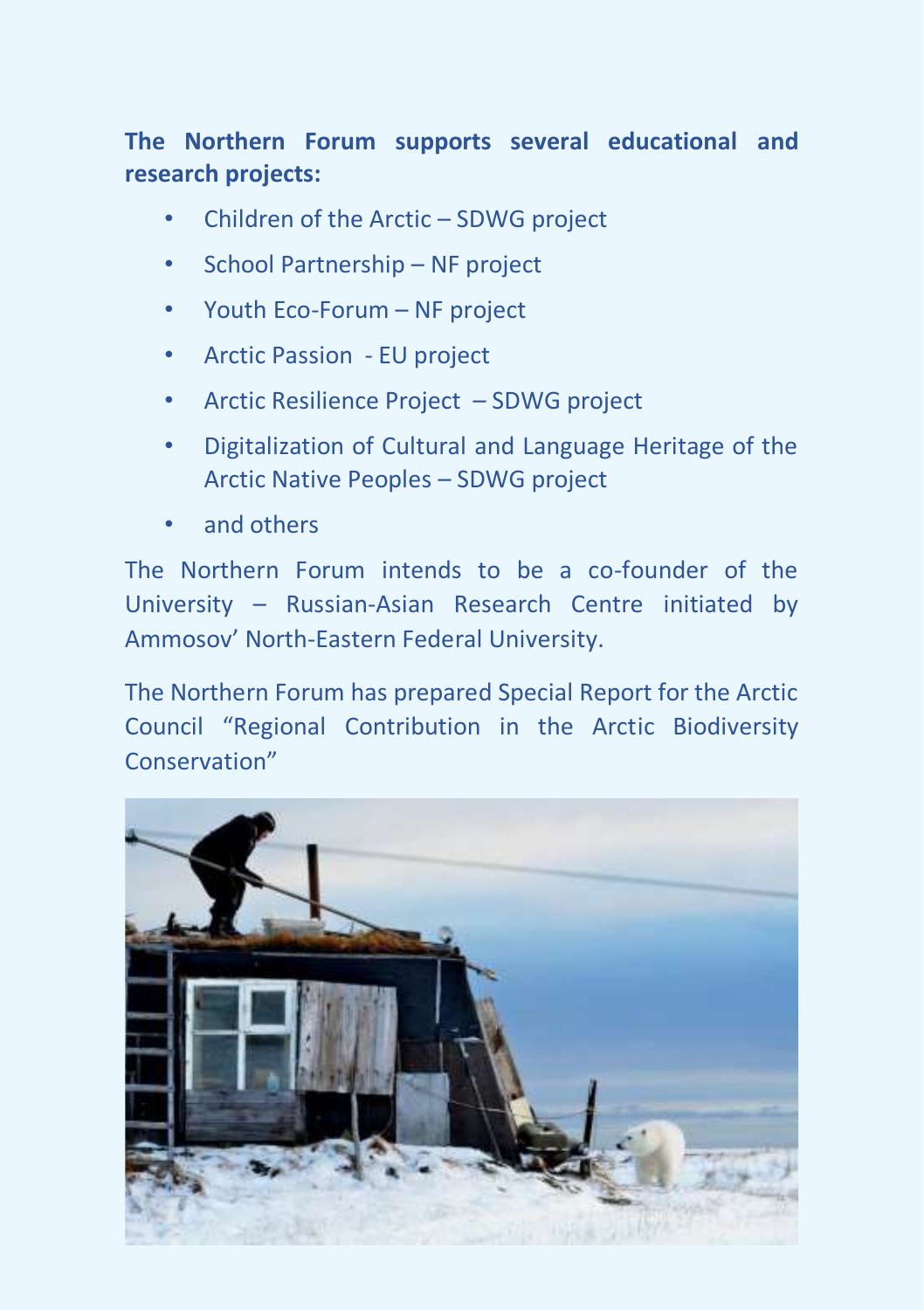#### **6. ACCESS TO MASSIVE INFORMATION RELATED TO THE ARCTIC AND THE NORTH**

- Re-branding an official website [www.northernforum.org](http://www.northernforum.org/)
- Increasing the transparency, communication and information, public relations.
- Mobilizing the potential of member regions and project partners for the exchange of knowledge and best practices of development, management, and life support.



#### **7. ACCESS TO THE ARCTIC AND THE NORTHERN MARKET. EASY WAY TO FIND BUSINESS PARTNERS**

The Arctic Business Directory is the product of the Arctic Portal (Iceland) and is developed to facilitate knowledge transfer and communication, data overview and exchange, market analysis and regional development.

NF Business Partners can promote products, services via ABD.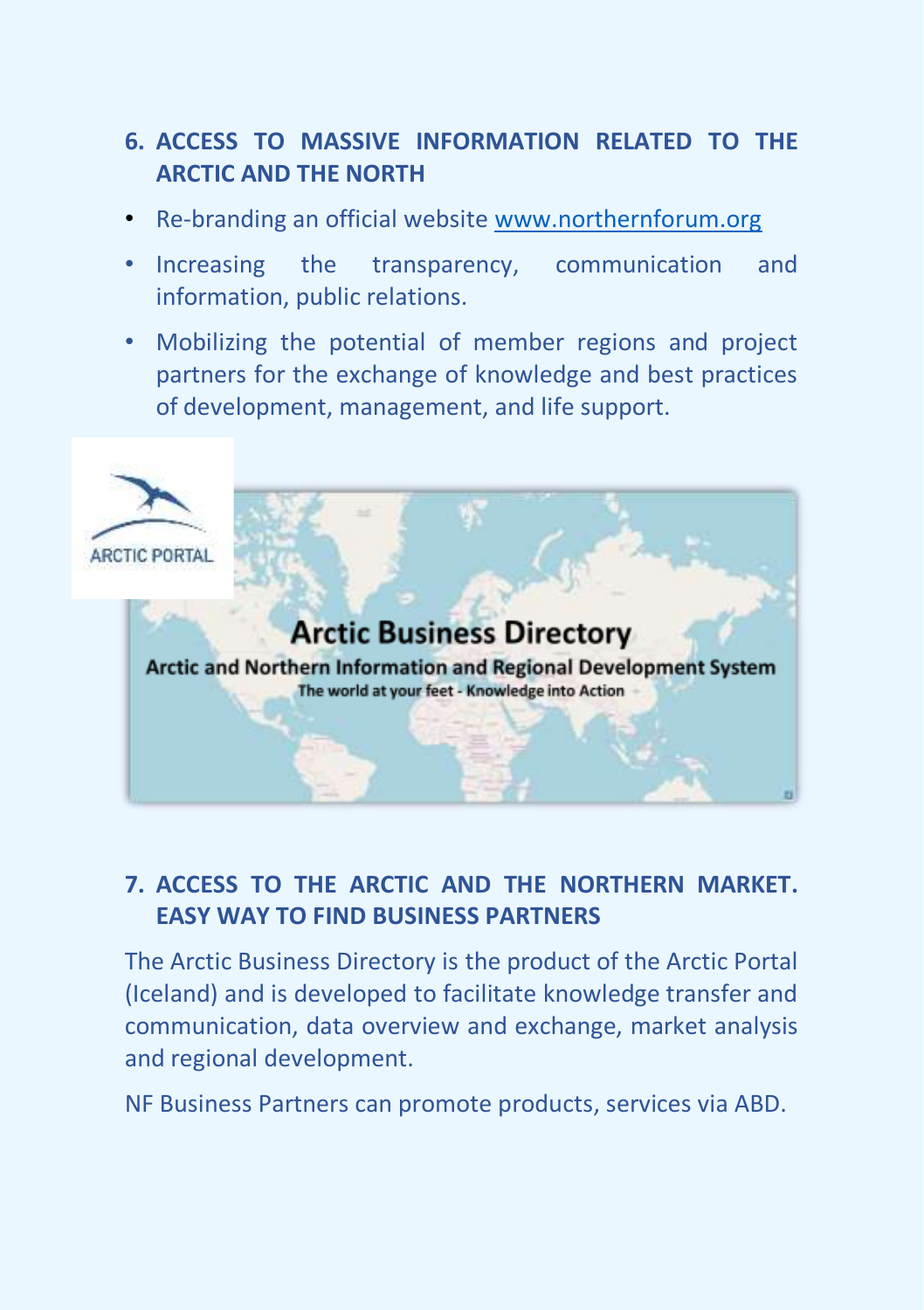## **The Northern Forum Goodwill Ambassadors**



The Institute is designed to radically expand the external influence of the organization in the regions of the North and the Arctic that are already members of the Northern Forum and, more importantly, the candidate regions that are still considering the possibility of joining the Northern Forum.

#### **OUR AMBASSADORS**

Paul Fuhs, President, Chairman of the Board at Marine Exchange of Alaska, Member of the Arctic Economic Council, Alaska, USA

**Nadezhda Kharlampieva**, Associate Professor of the Global Politics Department of Saint Petersburg State University, Senior Researcher at the Arctic and Antarctic Research Institute, Russia

**Vera Kondratieva**, Member of the Public Chamber of Khanty-Mansyisk Autonomous Okrug – Yugra, a composer, musician, Russia

**Alexander Kugaevsky**, Vice-Rector for Analytical and Expert Activity of Ammosov North-Eastern Federal University, Russia

**Georgy Nikonov**, Advisor to the Head of the Republic of Sakha (Yakutia), Russia

**Alexander Pelyasov**, Director General of the Regional Consulting Institute, Doctor of Geography, Professor at Lomonosov Moscow State University, Russia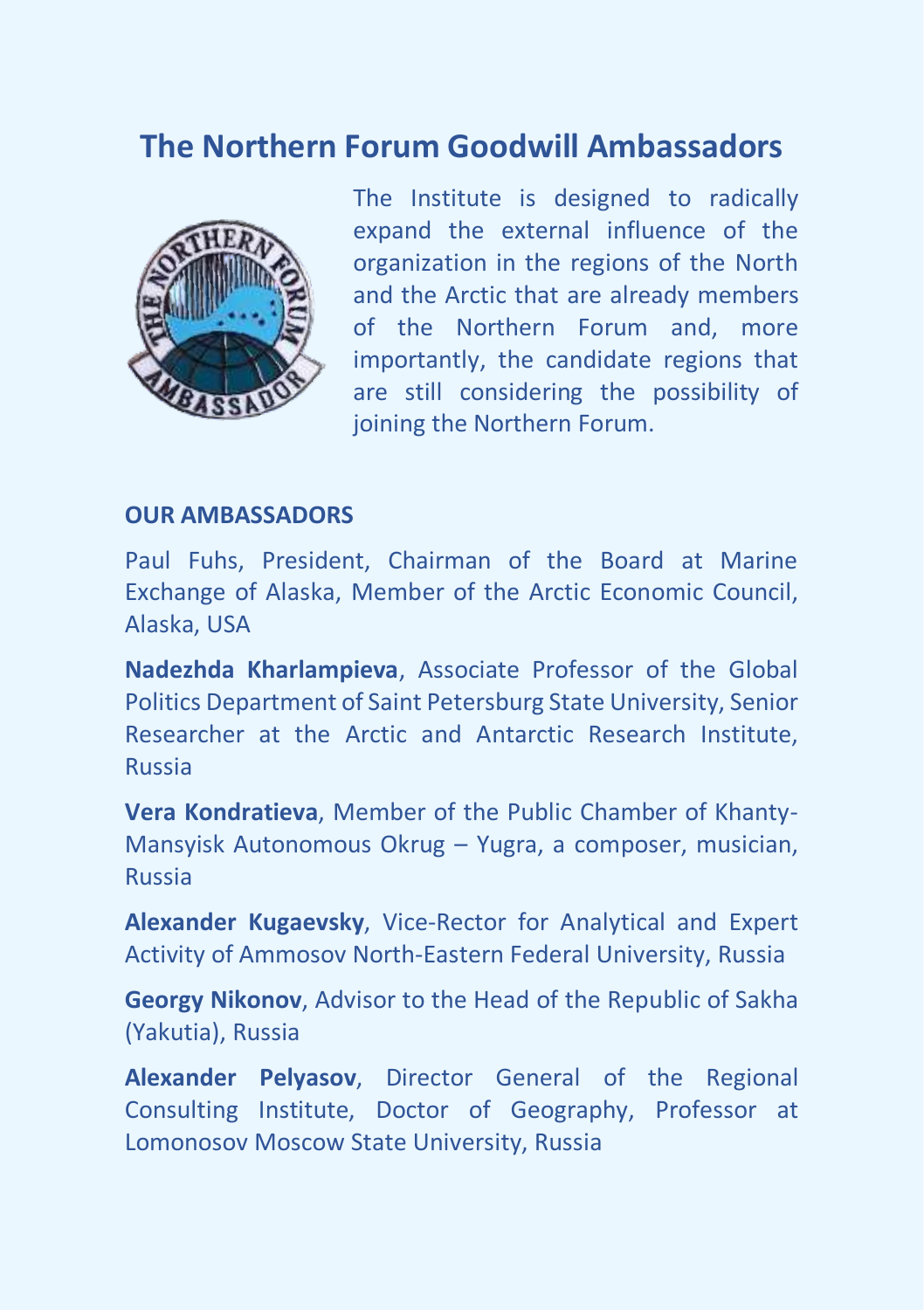**Timo Rautajoki**, Independent observer and expert, Rovaniemi, Lapland, Finland

**Paolo Venturini**, A police officer, an extreme ultramarathon runner. Padova, Italy

#### **TO BE AMBASSADORS SOON**

**Alexander Shestakov**, Director of the WWF Global Arctic Program (2010-2018), Russia

**Amarjargal Baljinnyam**, Chair of Mongolia-Sakha Cooperation Society, Mongolia

**Anton Vasiliev**, Ambassador Extraordinary and Plenipotentiary, Vice President, Head of the Commission for International Activities, Interregional Public Organization "Association of Polar Explorers", Russia

**Guo Peiqing**, Professor at School of International Affairs and Public Administration, Ocean University of China

**Lassi Heininen,** Professor, University of Lapland; Editor-in-Chief, Arctic Yearbook, Finland

**Terry Callaghan**, Professor of Arctic Ecology, University of Sheffield; Professor of Botanics, Tomsk State University, Nobel Peace Prize Winner, Great Britain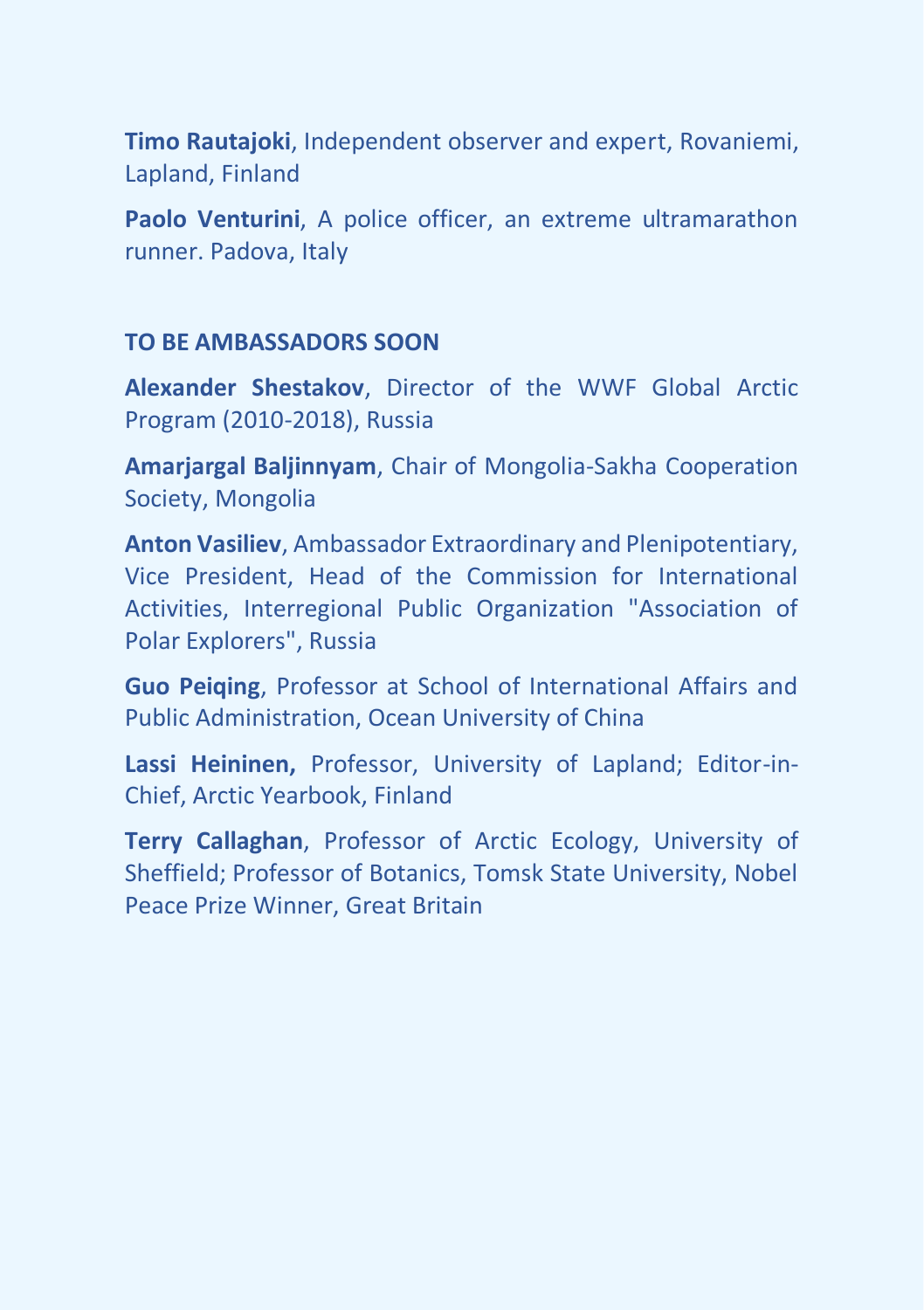## **The Northern Forum Foundation**



The Northern Forum has established a formal association, the Northern Forum Foundation.

The Northern Forum Foundation operates according to Icelandic Act no. 119/2019 on non-profit organizations, registered in

Akureyri, Iceland, operating across borders. The Northern Forum Foundation is hosted by the Arctic Portal at Ráðhústorg 7, Akureyri, Iceland.

The purpose and objectives of the Northern Forum Foundation is to raise funding, fund and support activities and projects that benefit sustainable development and better living for the people and peoples of the North and their societies, including in: education; science; culture; innovation; responsible business development; empowering the youth; sport; health; and for the environment.

The Northern Forum Foundation intends to achieve its purpose and objectives by raising funds based on its merits from the Global international community, private and public, including: individuals; organizations; associations; companies and governments; through funding applications, fundraising campaigns, sponsoring agreements and partnerships based on active communication, outreach activities and events.

Governor of Lapland, Finland Mika Riipi, Chair of the Northern Forum, is the Chair of the Northern Forum Foundation

Northern Forum Foundation is managed by directors Mr. Halldor Johannsson, Director of the Arctic Portal and Mr. Vladimir Vasilev, Executive Director of the Northern Forum.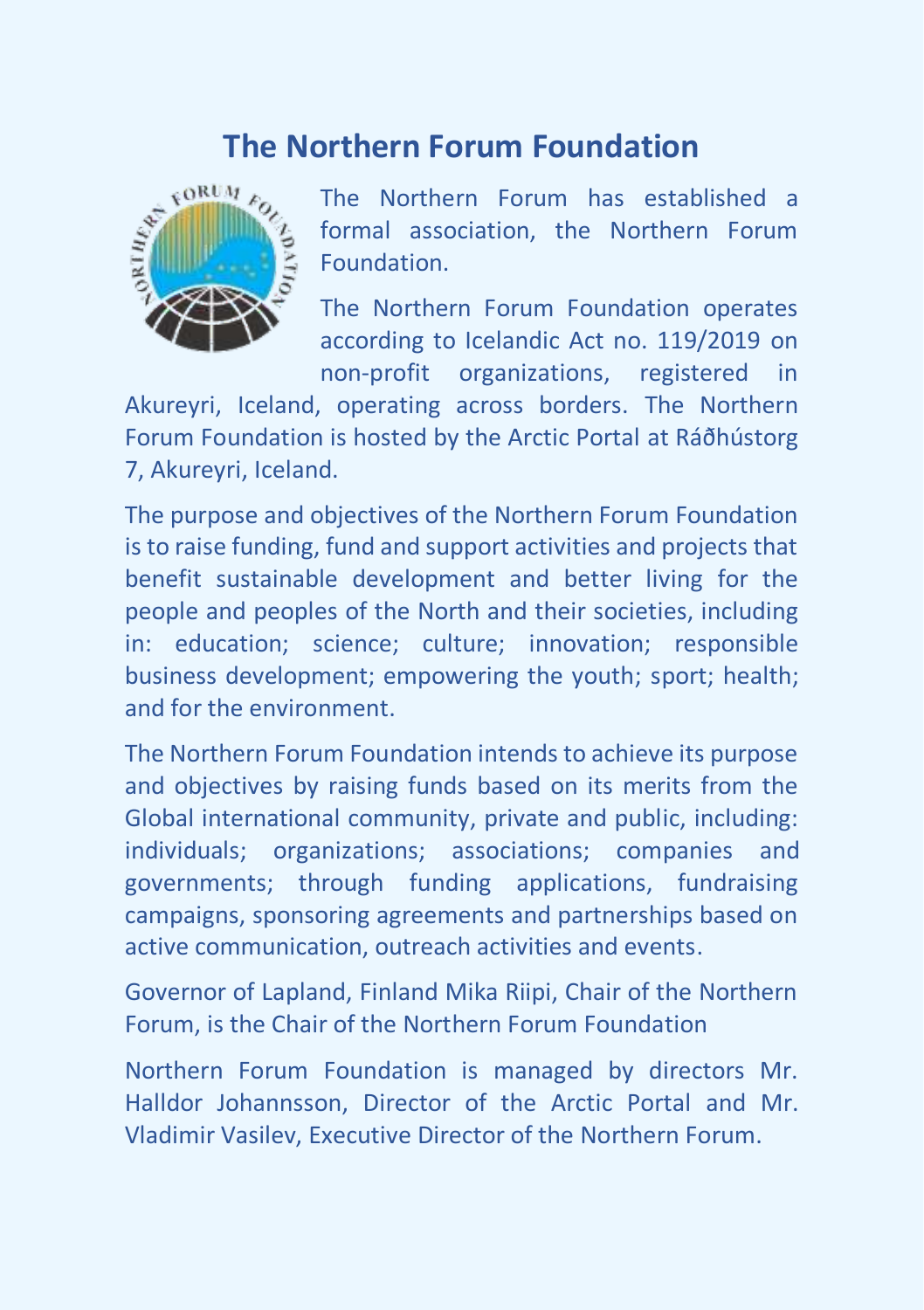## **Northern Youth Forum**



Northern Youth Forum was created in 2020 within the 2<sup>nd</sup> Northern Sustainable Development Forum.

Participants of the Northern Youth Forum can be aged 16 to 40.

Chair of the Northern Youth Forum is Mrs. Savina Alekseeva, Head of Partnership and Acceleration Programs, Venture Company "Yakutia", Russia.

#### **Objectives of the NYF**:

- A platform for international youth cooperation
- Involvement of youth in the decision-making processes
- Formation of youth professional communities, communities by interest and working groups
- Assistance to social, scientific, educational and creative selfrealization of youth
- Teaching young people to create and promote various projects

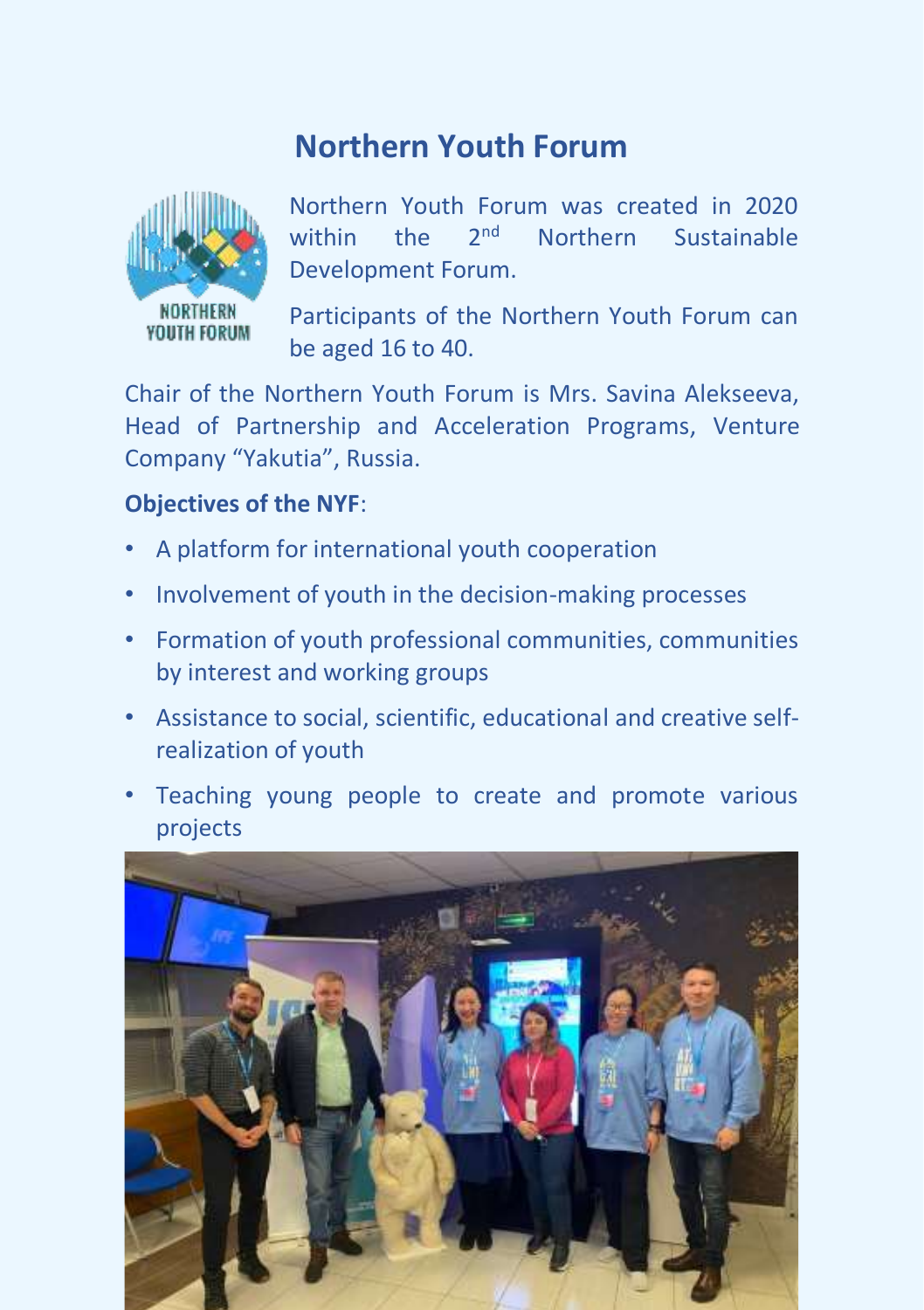

 $\overline{\mathbf{K}}$ 

## **Main activities**

## **of the Northern Youth Forum**

Youth Start-Up Forum, Start-Up expeditions are planned





**THMO HUBEPCHTE КЛУБ "АРКТИКА"** 

Partnership with Youth networks and organizations are established

Youth sessions and Models of international organizations are held

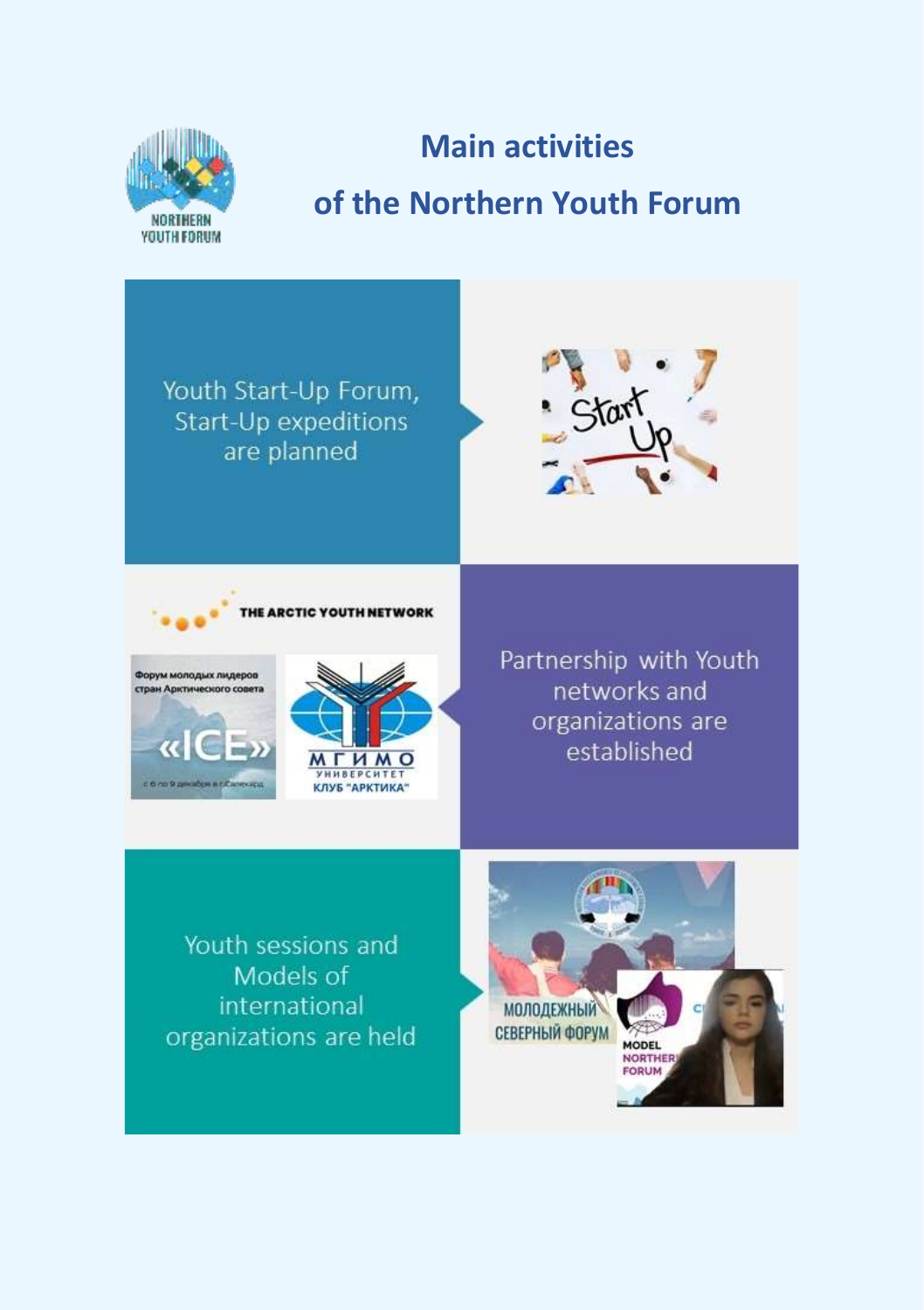## **The Northern Forum**

## **Development Strategy - 2030**

#### **ORGANIZATION DEVELOPMENT GOAL**

The goal is to turn the Northern Forum into an effective, nonalternative structure for interregional and international cooperation of the regions of the North and the Arctic, which shapes world politics in this area and is an equal partner of international organizations with its own unique niche.

#### **KEY OBJECTIVES**

- 1. to become a world center of Arctic competence
- 2. to become an effective training and educational organization
- 3. to become a platform for innovative projects
- 4. to become a bridge between entrepreneurs and finance institutions
- 5. to become a smart organization and an expert network

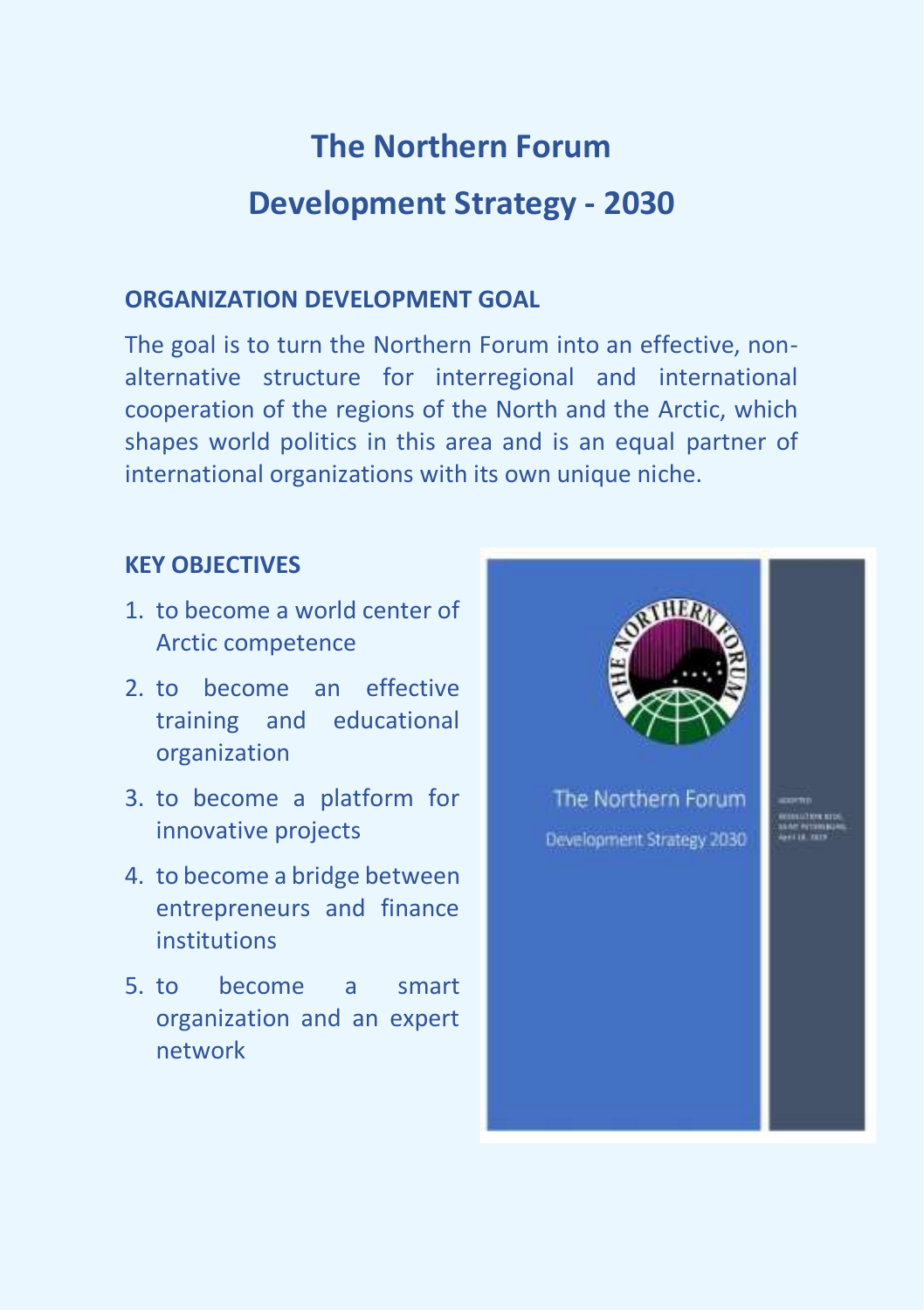#### **CONTACTS**

#### **The Northern Forum Secretariat**

Russian Federation, Sakha Republic (Yakutia), Yakutsk, 24 Kurashova Street, office 407 Tel.: +7 4112 50 84 50 Email: [secretariat@northernforum.org](mailto:secretariat@northernforum.org) [www.northernforum.org](http://www.northernforum.org/)



<https://www.facebook.com/northernforum>

[https://www.facebook.com/Northern-Forum-30-years-](https://www.facebook.com/Northern-Forum-30-years-108639057612469)[108639057612469](https://www.facebook.com/Northern-Forum-30-years-108639057612469)

<https://www.facebook.com/NorthernYouthForumNYF>

Instagram: @thenorthernforum

Twitter: @northern\_forum

<https://t.me/NorthernForum>

<https://vk.com/northernforum>

#### **Northern Forum Foundation**

Ráðhústorg 7, 600 Akureyri, Iceland

[halldor@arcticportal.org](mailto:halldor@arcticportal.org)

#### **Northern Sustainable Development Forum**

[www.nsdf.ru](http://www.nsdf.ru/) <https://www.facebook.com/nsdf.ru>